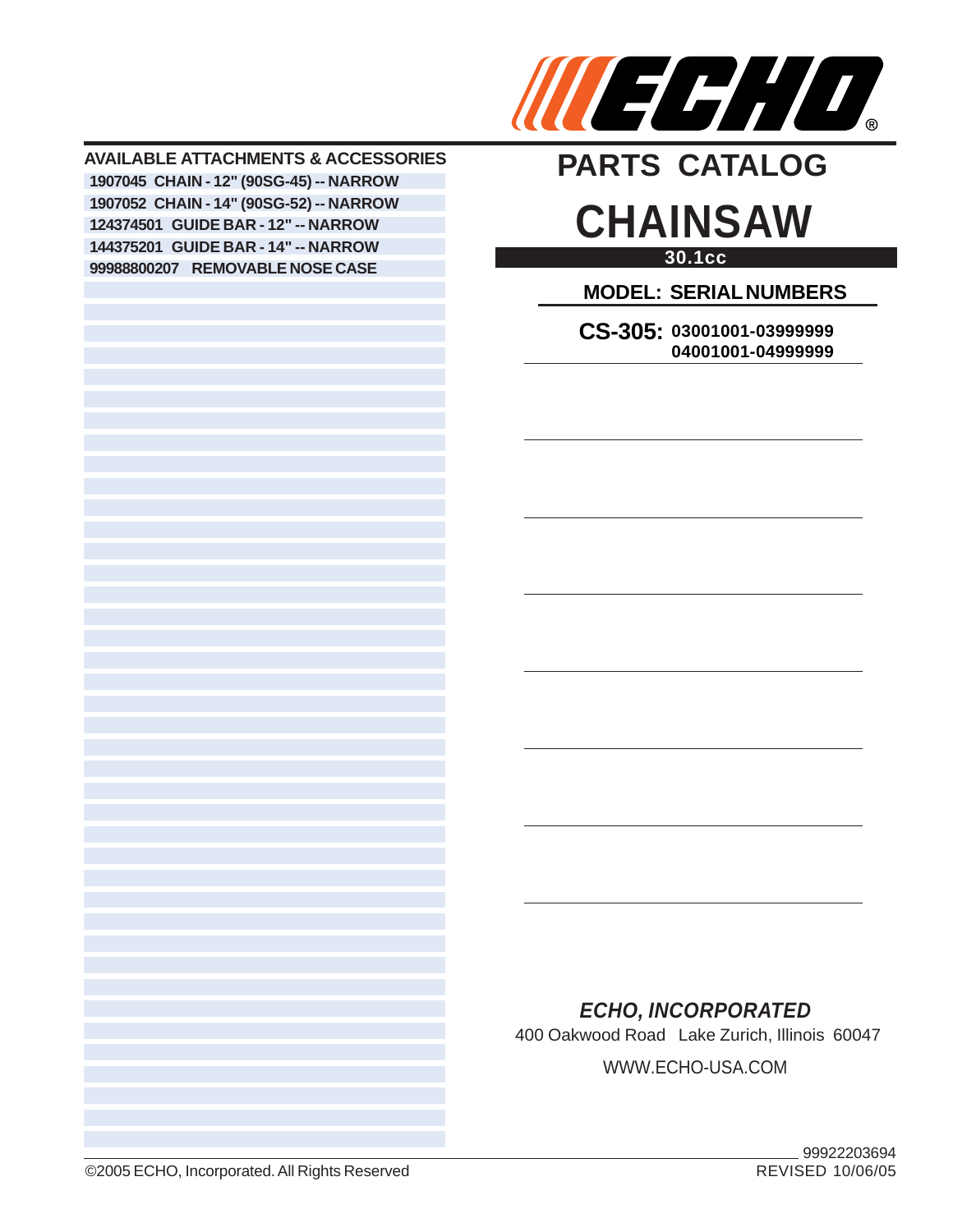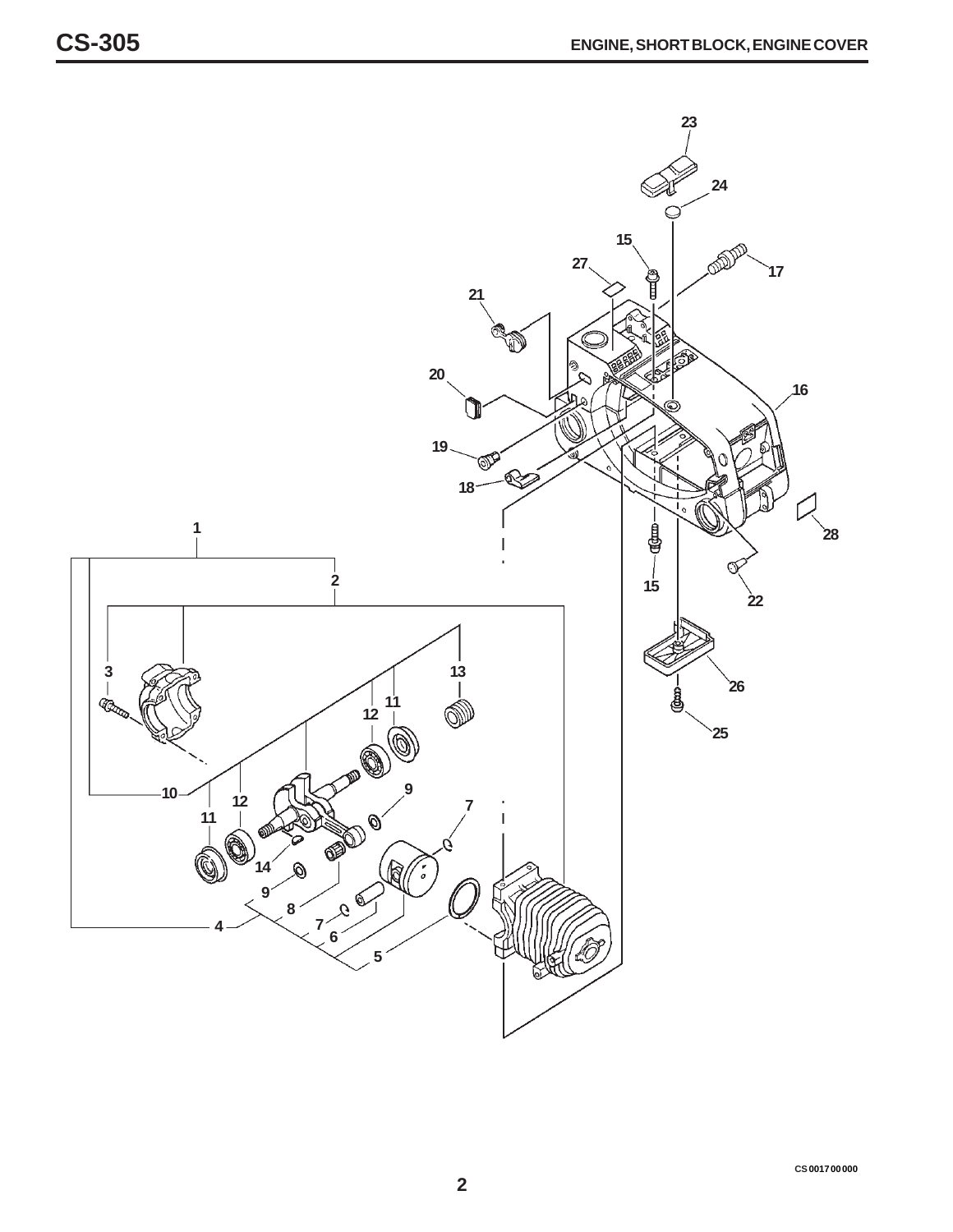|                  | ITEM PART NUMBER QTY DESCRIPTION |                |                            | <b>REMARKS</b>              |  |  |
|------------------|----------------------------------|----------------|----------------------------|-----------------------------|--|--|
|                  | OPTIONAL ENGINE REPOWER          |                |                            |                             |  |  |
| $\mathbf{1}$     | SB1052                           | 1              | <b>SHORT BLOCK</b>         | <b>INCLUDES ITEMS 2-13</b>  |  |  |
|                  |                                  |                |                            |                             |  |  |
| $\overline{2}$   | P021002021                       | $\mathbf{1}$   | <b>CRANKCASE SET</b>       | INCLUDES ITEM3              |  |  |
| 3                | 90023805025                      | $\overline{4}$ | SCREW 5X25                 |                             |  |  |
| $\overline{4}$   | 10000039130                      | $\mathbf{1}$   | <b>PISTONKIT</b>           | <b>INCLUDES ITEMS 5-9</b>   |  |  |
| $\mathbf 5$      | 10001146430                      | 1              | RING, PISTON               |                             |  |  |
| $\,$ 6 $\,$      | 10001315330                      | $\mathbf{1}$   | PIN, PISTON                |                             |  |  |
| $\overline{7}$   | 10001504630                      | $\overline{2}$ | <b>CIRCLIP, PISTON PIN</b> |                             |  |  |
| 8                | 17501203930                      | $\mathbf{1}$   | <b>BEARING, NEEDLE</b>     |                             |  |  |
| $\boldsymbol{9}$ | 10001411520                      | $\overline{2}$ | <b>SPACER, PISTON PIN</b>  |                             |  |  |
| 10               | P021007231                       | $\mathbf{1}$   | <b>CRANKSHAFT ASY</b>      | <b>INCLUDES ITEMS 11-13</b> |  |  |
| 11               | V505000010                       | $\overline{2}$ | <b>OIL SEAL</b>            |                             |  |  |
| 12               | 9403536201                       | 2              | BEARING, BALL 6201         |                             |  |  |
|                  |                                  |                |                            |                             |  |  |
| 13               | 43706338330                      | 1              | GEAR, WORM                 |                             |  |  |
|                  |                                  |                |                            |                             |  |  |
| 14               | 10014239130                      | $\mathbf{1}$   | <b>WOODRUFF KEY</b>        |                             |  |  |
| 15               | 9111005016                       | $\overline{4}$ | BOLT5X16                   |                             |  |  |
| 16               | A190000021                       | $\mathbf{1}$   | COVER, ENGINE              |                             |  |  |
| 17               | 43301103931                      | $\overline{2}$ | <b>STUD, GUIDE BAR</b>     |                             |  |  |
| 18               | 13033639530                      | $\mathbf{1}$   | <b>PLUG</b>                |                             |  |  |
| 19               | 12902339131                      | $\mathbf{1}$   | <b>GROMMET, IDLE</b>       |                             |  |  |
| 20               | 10403439130                      | 1              | <b>PLUG</b>                |                             |  |  |
| 21               | 17881039630                      | 1              | <b>GROMMET, CHOKE</b>      |                             |  |  |
| 22               | 43611413930                      | 1              | VALVE, CHECK               |                             |  |  |
| 23               | 10402939230                      | $\mathbf{1}$   | COVER-TOP                  |                             |  |  |
| 24               | 16391139130                      | 1              | <b>PLUG</b>                |                             |  |  |
| 25               | 90025604016                      | 1              | SCREW4X16                  |                             |  |  |
| 26               | 10404439230                      | 1              | COVER-BOTTOM               |                             |  |  |
| 27               | 89016739230                      | $\mathbf{1}$   | LABEL, PURGE PUMP          |                             |  |  |
| 28               | 89016006361                      | 1              | LABEL, HOT                 |                             |  |  |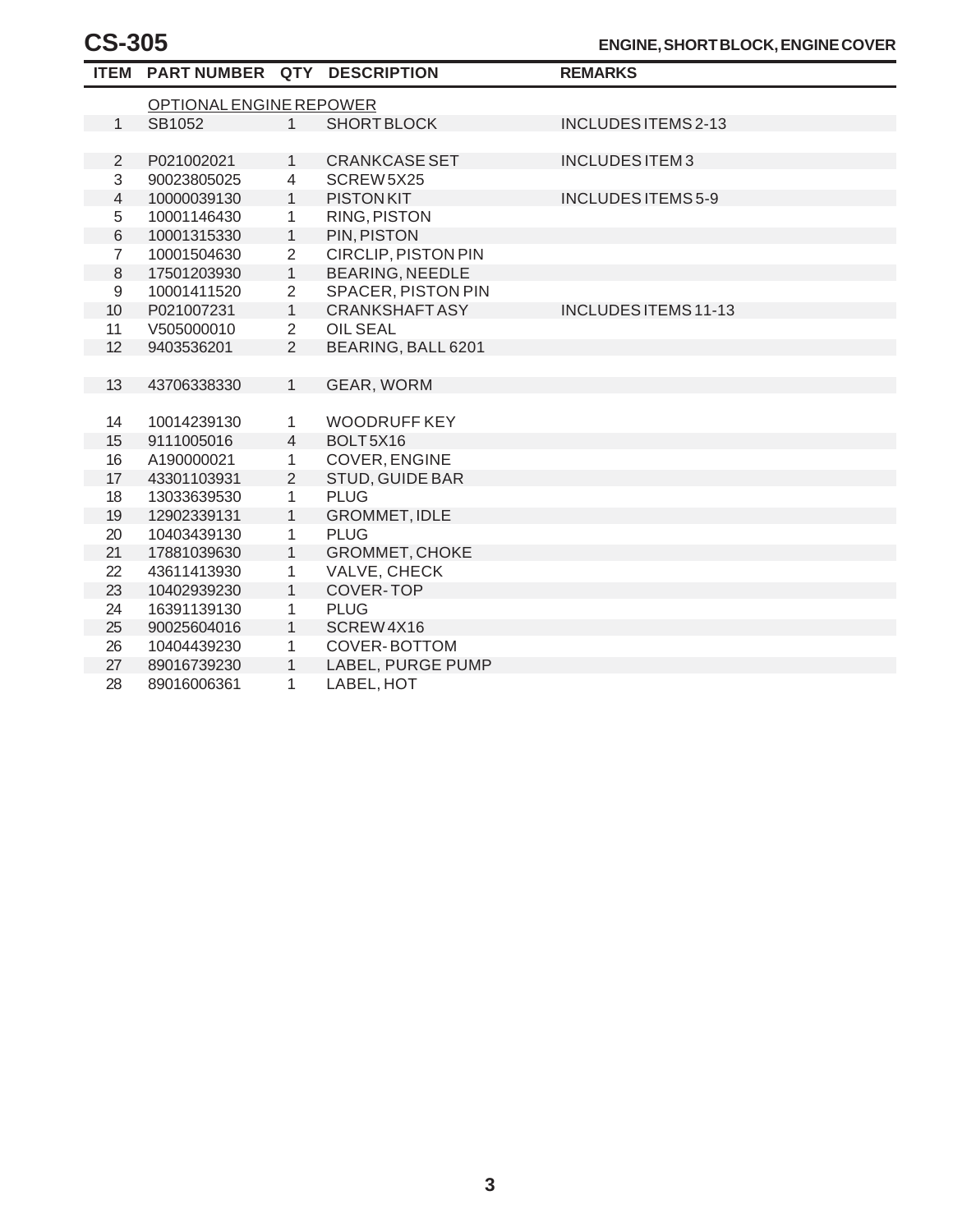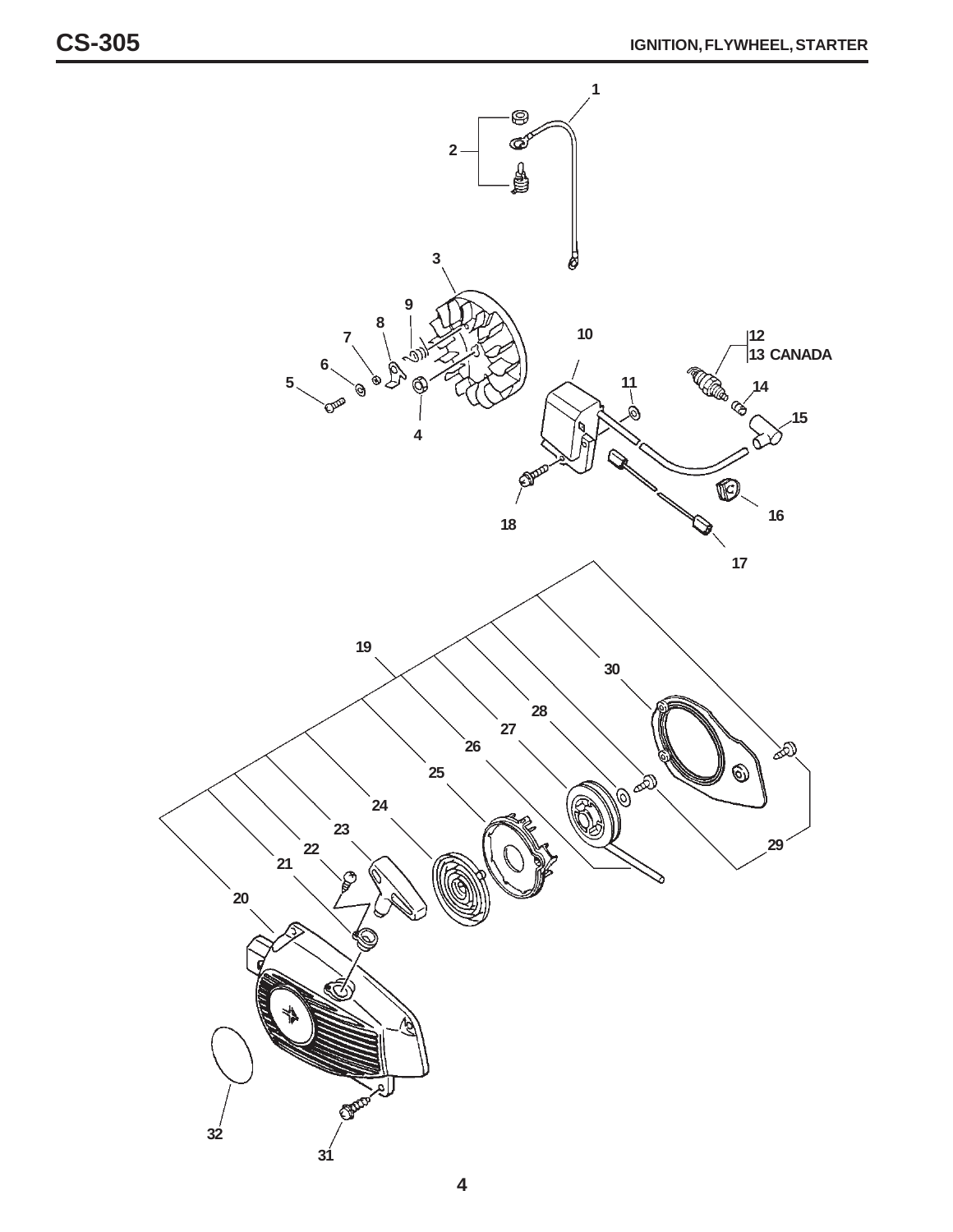|                | ITEM PARTNUMBER QTY |                | <b>DESCRIPTION</b>       | <b>REMARKS</b>           |
|----------------|---------------------|----------------|--------------------------|--------------------------|
| 1              | 16201039131         | $\mathbf{1}$   | LEAD, GROUND             |                          |
| 2              | 16340019830         | 1              | <b>SWITCH, IGNITION</b>  |                          |
| 3              | 15680039232         | 1              | <b>FLYWHEEL</b>          |                          |
| 4              | 90051500008         | $\mathbf{1}$   | <b>FLANGE NUT8</b>       |                          |
| 5              | 90021605012         | $\overline{2}$ | SCREW5X12                |                          |
| $\,6$          | 90060300005         | $\overline{2}$ | <b>WASHER 5</b>          |                          |
| $\overline{7}$ | 17724704630         | $\overline{2}$ | SPACER, RATCHET          |                          |
| $\,8\,$        | A514000000          | $\overline{2}$ | PAWL, STARTER            |                          |
| $\mathsf 9$    | 17723435430         | $\overline{2}$ | SPRING, RETURN           |                          |
| 10             | A411000150          | $\mathbf{1}$   | <b>COIL, IGNITION</b>    |                          |
| 11             | 15011716430         | $\overline{2}$ | <b>SPACER</b>            |                          |
| 12             | 15901019830         | $\mathbf{1}$   | SPARK PLUG -- BPM-8Y     |                          |
| 13             | A425000000          | $\mathbf{1}$   | SPARK PLUG -- BPMR-8Y    | <b>CANADA MODELS</b>     |
| 14             | 15901103432         | $\mathbf{1}$   | TERMINAL, SPARK PLUG CAP |                          |
| 15             | 15901201620         | 1              | CAP, SPARK PLUG          |                          |
| 16             | 15611004920         | $\mathbf{1}$   | <b>BUSHING</b>           |                          |
| 17             | 16201039430         | $\mathbf{1}$   | LEAD                     |                          |
| 18             | 90023805022         | $\overline{2}$ | SCREW5X22                |                          |
|                |                     |                |                          |                          |
| 19             | 17720039631         | $\mathbf{1}$   | <b>STARTER ASY</b>       | INCLUDES ITEMS 20-30     |
| 20             | 17723239630         | $\mathbf{1}$   | <b>HOUSING, STARTER</b>  |                          |
| 21             | 17722739131         | 1              | GUIDE, ROPE              |                          |
| 22             | 90029603014         | $\mathbf{1}$   | SCREW3X14                |                          |
| 23             | 17722835430         | 1              | <b>GRIP, STARTER</b>     |                          |
| 24             | 17722039630         | $\mathbf{1}$   | SPRING, REWIND           |                          |
| 25             | 17722139630         | $\mathbf{1}$   | PLATE, STARTER           |                          |
| 26             | 17722606530         | $\mathbf{1}$   | ROPE, STARTER - 3X 850mm | BULK OPTION: 99944444000 |
| 27             | A506000000          | 1              | REEL, ROPE               |                          |
| 28             | 17721404630         | 1              | <b>WASHER</b>            |                          |
| 29             | 90025304014         | 4              | SCREW4X14                |                          |
| 30             | 10153439530         | $\mathbf{1}$   | PLATE, GUIDE             |                          |
| 31             | 90025604016         | $\overline{4}$ | SCREW4X16                |                          |
| 32             | 89011849330         | 1              | LABEL, ECHO              |                          |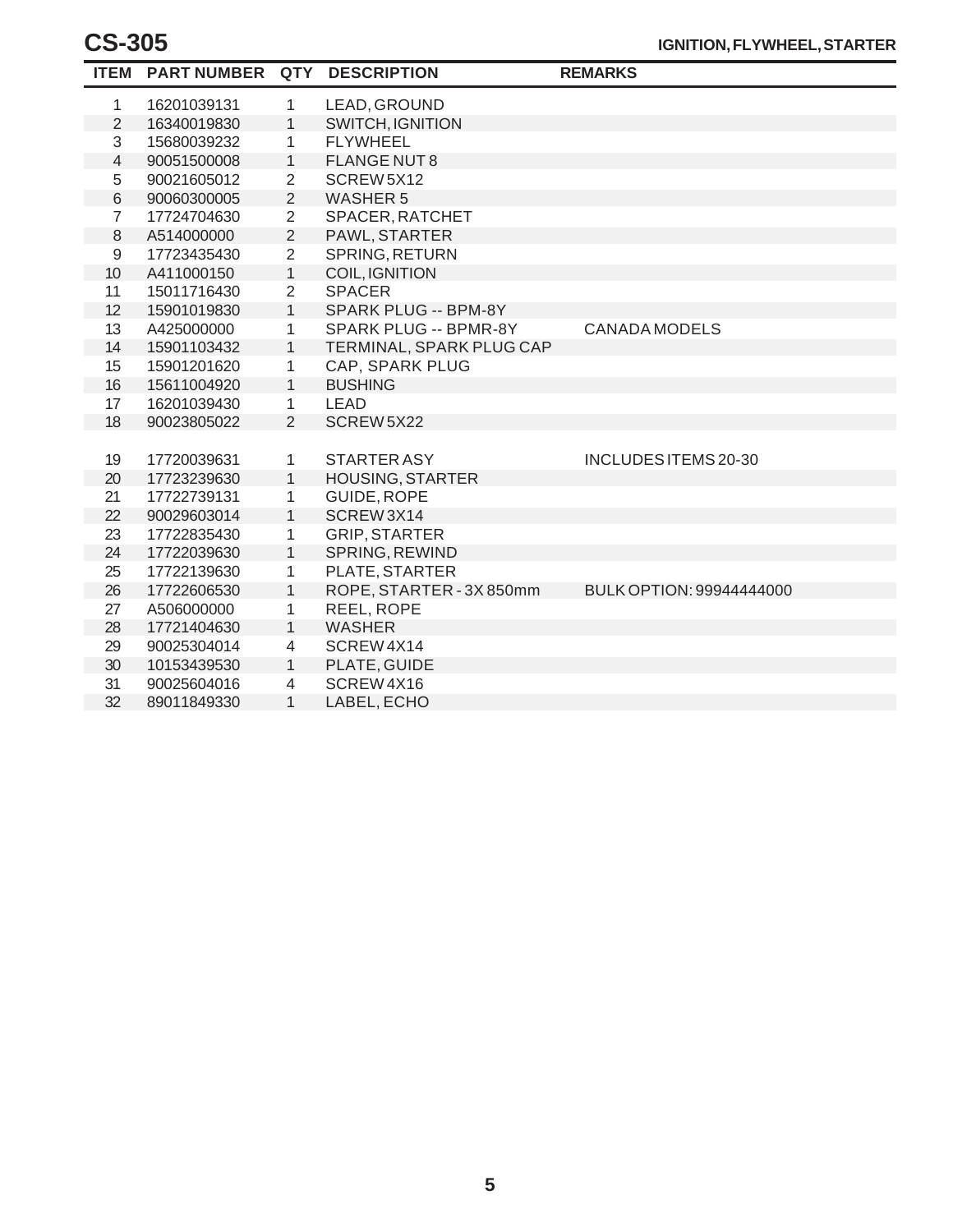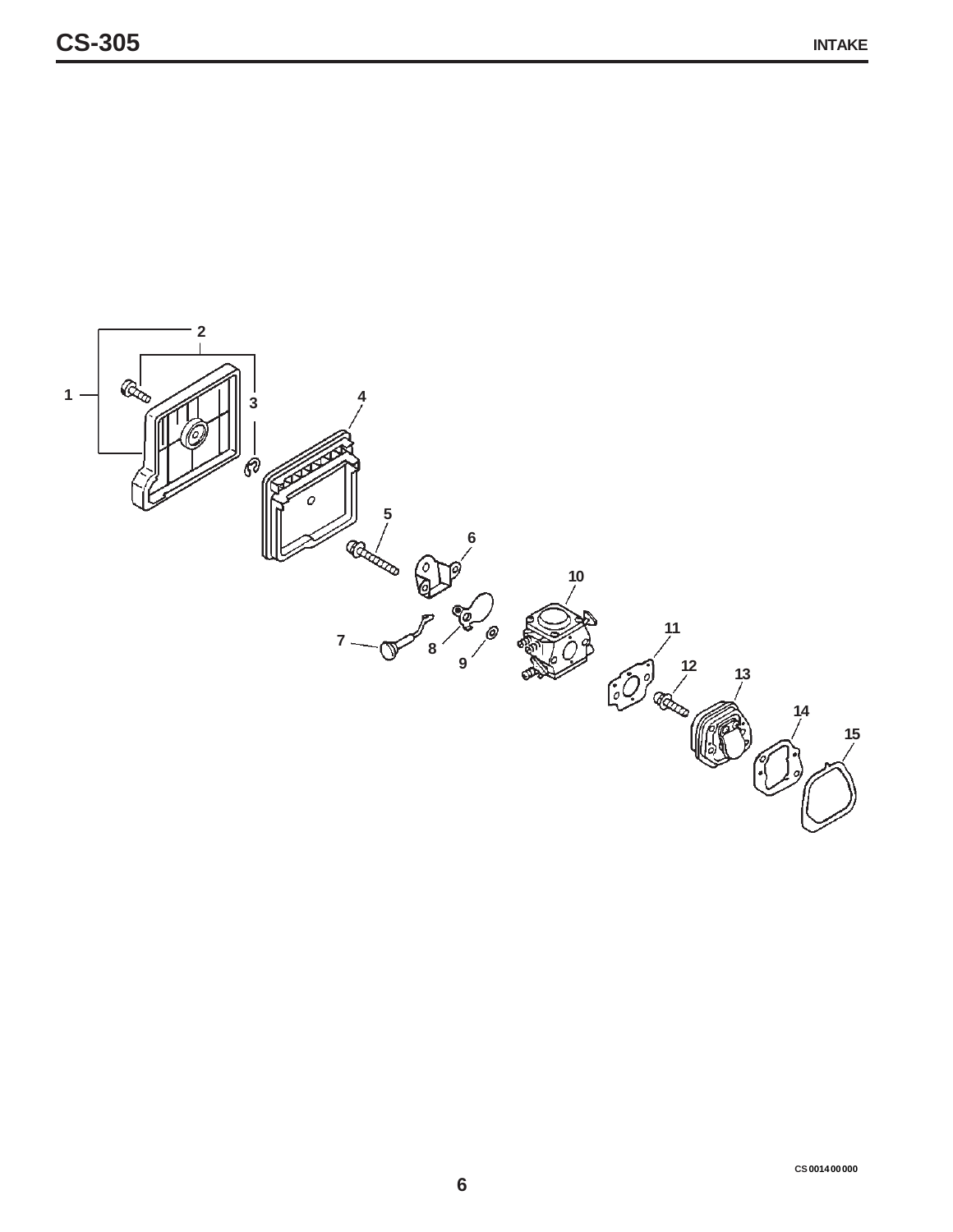|                 | ITEM PART NUMBER QTY DESCRIPTION |                |                        | <b>REMARKS</b>     |  |
|-----------------|----------------------------------|----------------|------------------------|--------------------|--|
|                 | 13030239136                      |                | <b>CLEANER LID ASY</b> | INCLUDES ITEMS 2-3 |  |
| 2               | 13040613933                      | 1.             | <b>BOLT ASY</b>        | INCLUDES ITEMS 3   |  |
| 3               | 90070000004                      | 1.             | $E-RING 4$             |                    |  |
| 4               | 13031039132                      | 1              | FILTER, AIR            |                    |  |
| 5               | 90023805045                      | 2              | SCREW 5X45             |                    |  |
| 6               | 12901139130                      | 1              | PLATE, PREVENT         |                    |  |
|                 | 17851039230                      | 1.             | ROD, CHOKE             |                    |  |
| 8               | 17851539130                      | 1              | SHUTTER, CHOKE         |                    |  |
| 9               | 17851603930                      | $\overline{2}$ | <b>WASHER</b>          |                    |  |
| 10 <sup>1</sup> | A021000760                       | 1              | CARBURETOR -- WT-589   |                    |  |
| 11              | V103000021                       | 1              | <b>GASKET, INTAKE</b>  |                    |  |
| 12 <sup>2</sup> | 90025005018                      | 2              | SCREW 5X18             |                    |  |
| 13 <sup>°</sup> | P021000010                       | 1              | <b>INSULATOR KIT</b>   |                    |  |
| 14              | V103000120                       | $\mathbf{1}$   | <b>GASKET, INTAKE</b>  |                    |  |
| 15              | 13001239131                      |                | <b>SEAL</b>            |                    |  |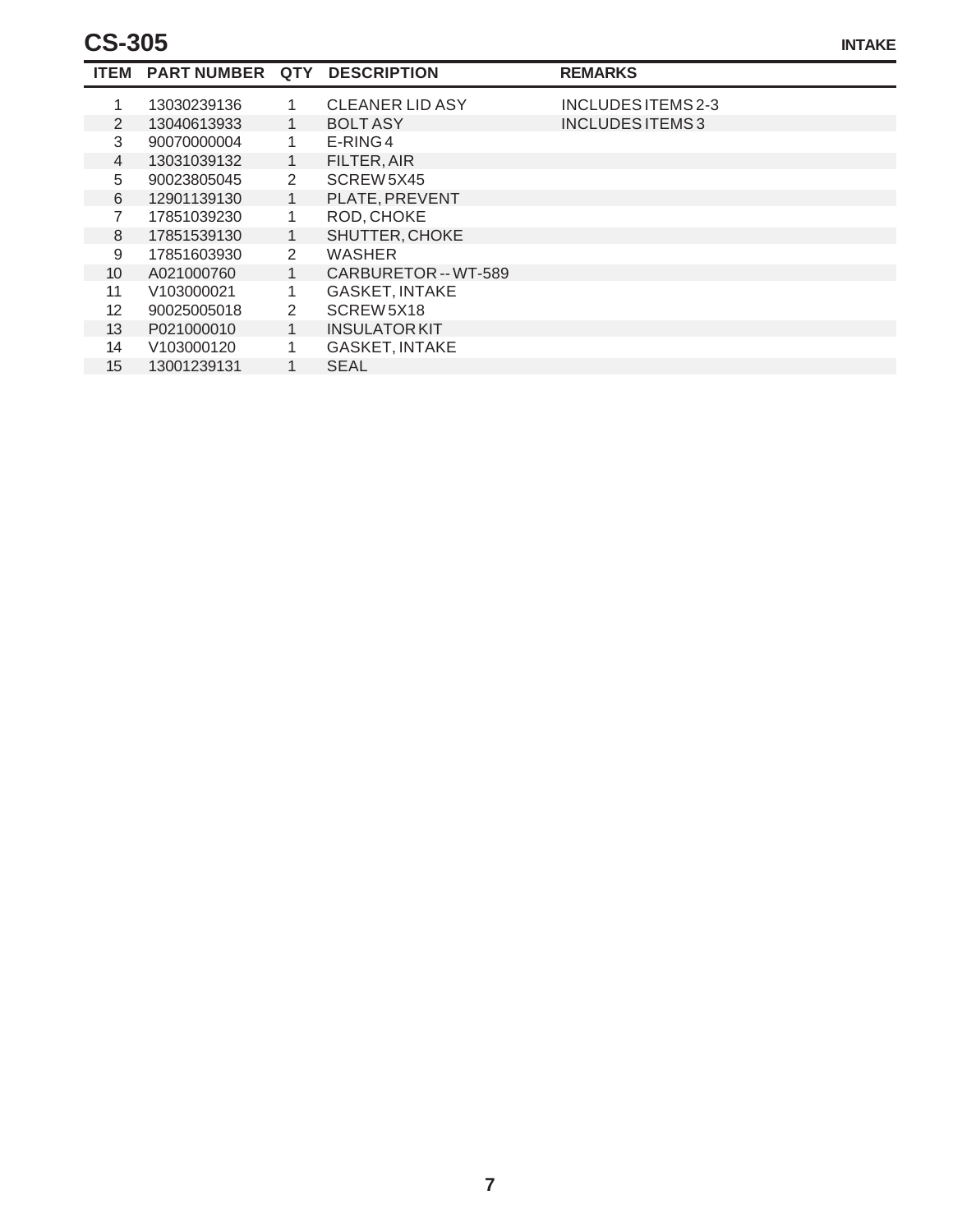**S/N: 03010001-03105613 S/N: 04001001-04003121**

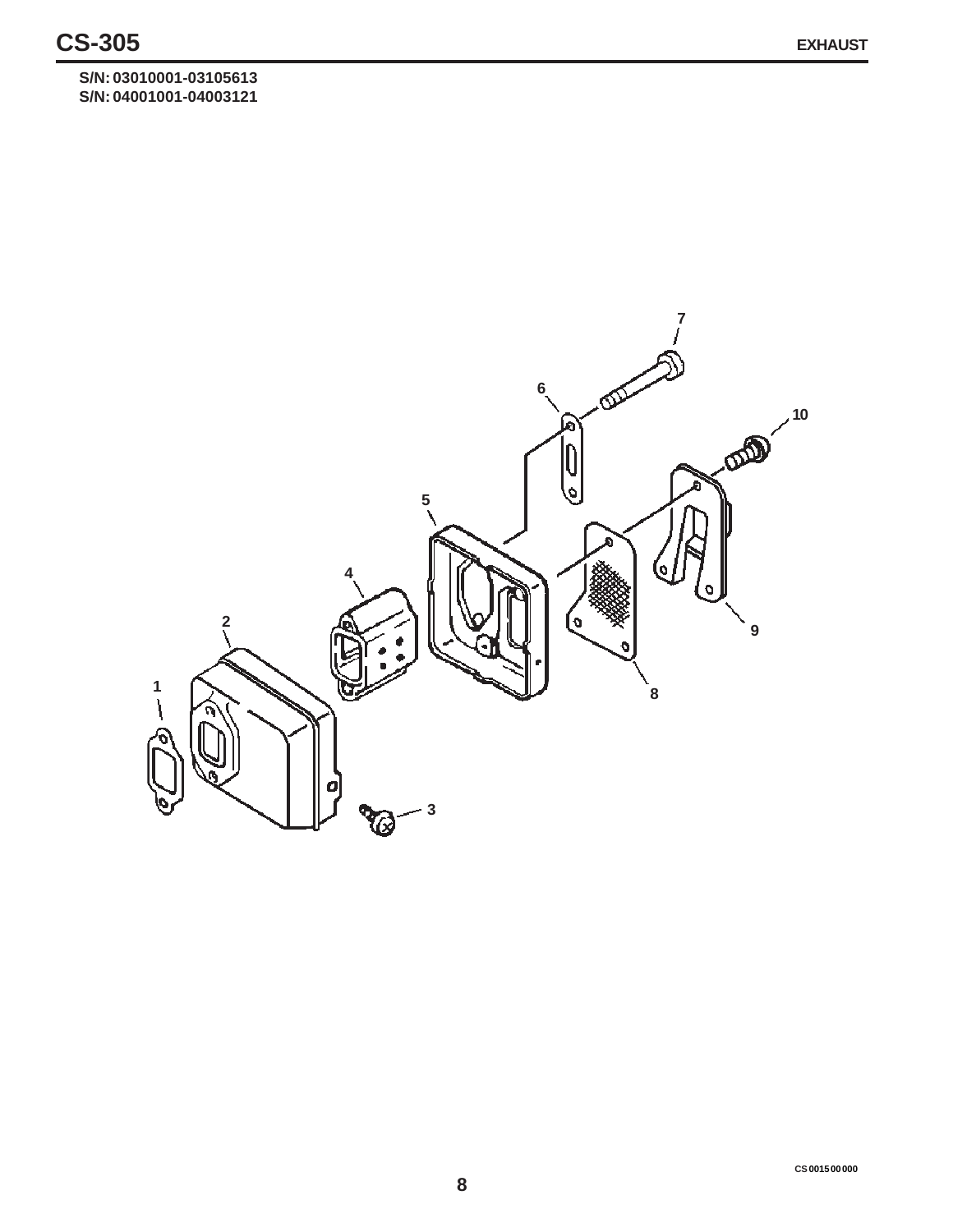### **CS-305**

|    |   | ITEM PART NUMBER QTY DESCRIPTION |   |                        | <b>REMARKS</b> |
|----|---|----------------------------------|---|------------------------|----------------|
|    |   | 14551013931                      |   | <b>GASKET, EXHAUST</b> |                |
|    | 2 | 14585813931                      |   | <b>MUFFLER</b>         |                |
|    | 3 | 90025004008                      |   | SCREW4X8               |                |
|    | 4 | 14585913930                      |   | <b>SILENCER</b>        |                |
| 5  |   | 14586135530                      |   | LID, MUFFLER           |                |
|    | 6 | 14564213930                      | 1 | PLATE, EYE             |                |
|    |   | 10102313930                      | 2 | <b>FLANGE BOLT</b>     |                |
|    | 8 | 14586213931                      |   | <b>SCREEN, MUFFLER</b> |                |
| 9  |   | 14587635530                      |   | <b>GUIDE, EXHAUST</b>  |                |
| 10 |   | 90025004008                      | 3 | SCREW4X8               |                |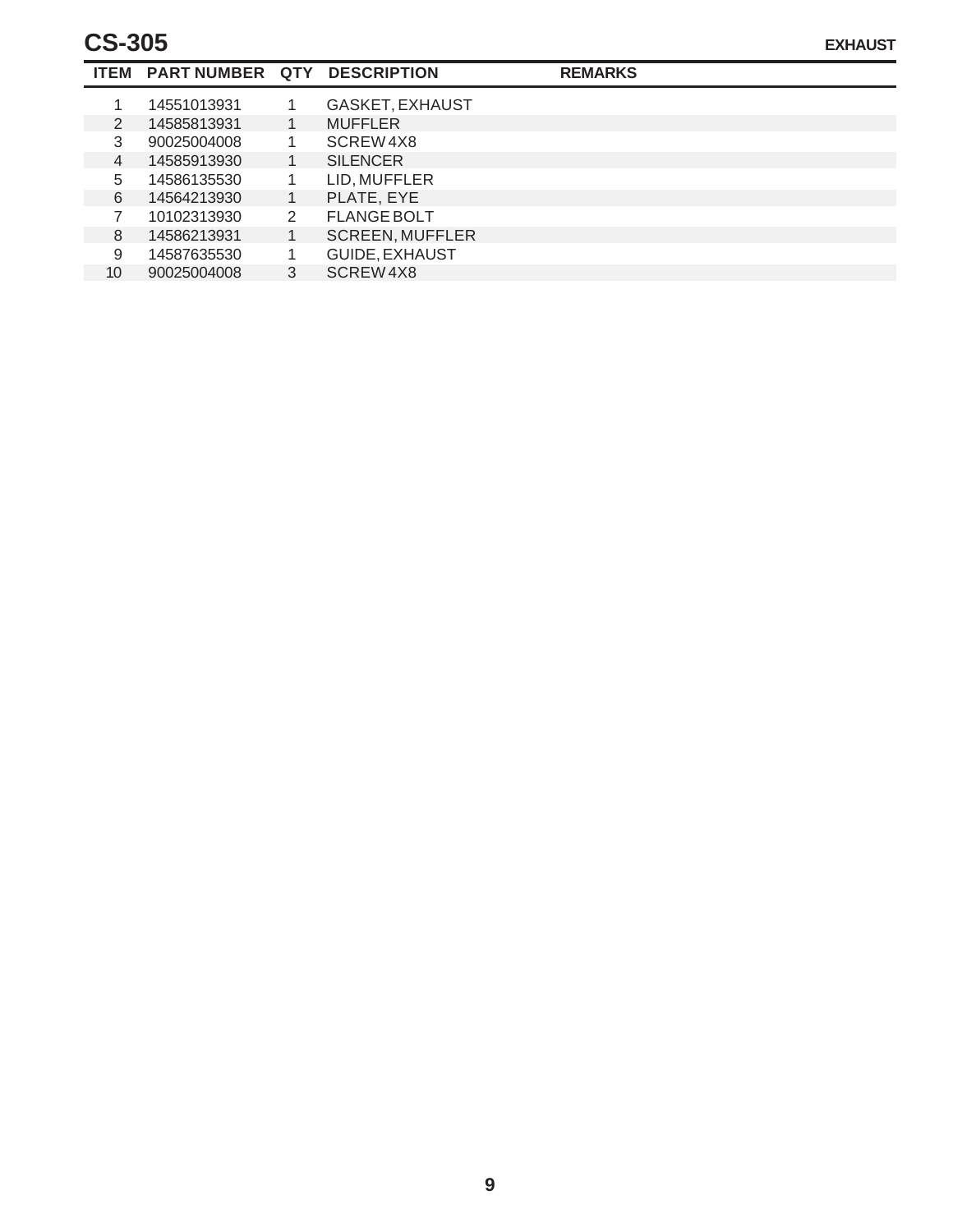**S/N: 03105614-03999999 S/N: 04003121-04999999**

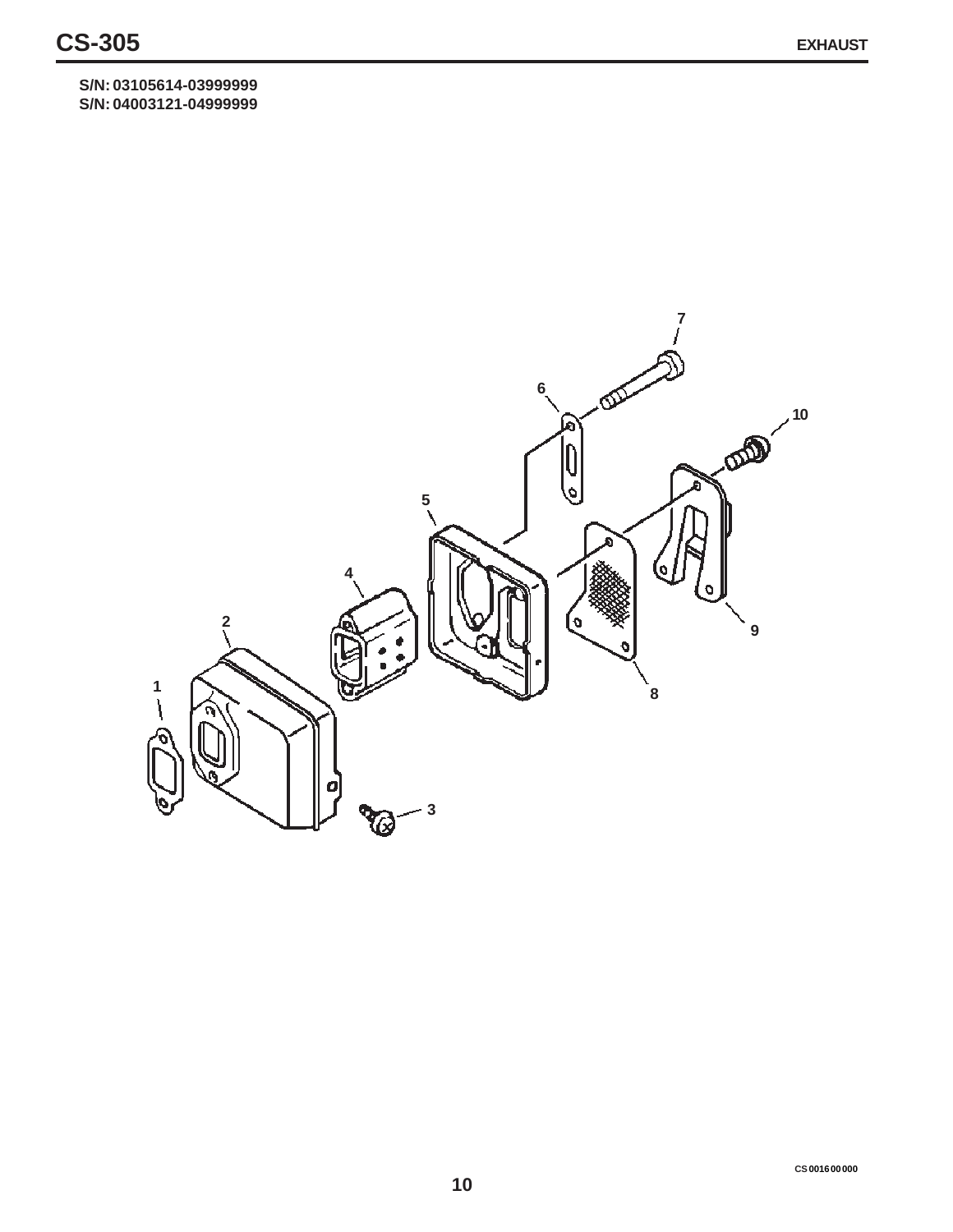## **CS-305**

|              | ITEM PART NUMBER QTY DESCRIPTION |   |                        | <b>REMARKS</b> |  |
|--------------|----------------------------------|---|------------------------|----------------|--|
|              | 14551013931                      |   | <b>GASKET, EXHAUST</b> |                |  |
| $\mathbf{2}$ | A300000590                       | 1 | <b>MUFFLER</b>         |                |  |
| 3            | V252000030                       | 1 | <b>SCREW4X8</b>        |                |  |
| 4            | A301000010                       | 1 | <b>SILENCER</b>        |                |  |
| 5.           | A303000110                       | 1 | <b>LID, MUFFLER</b>    |                |  |
| 6            | 14564213930                      | 1 | PLATE, EYE             |                |  |
|              | 10102313930                      | 2 | <b>FLANGE BOLT</b>     |                |  |
| 8            | A310000050                       | 1 | <b>SCREEN, MUFFLER</b> |                |  |
| 9            | A303000100                       | 1 | <b>GUIDE, EXHAUST</b>  |                |  |
| 10           | V252000030                       | 3 | SCREW4X8               |                |  |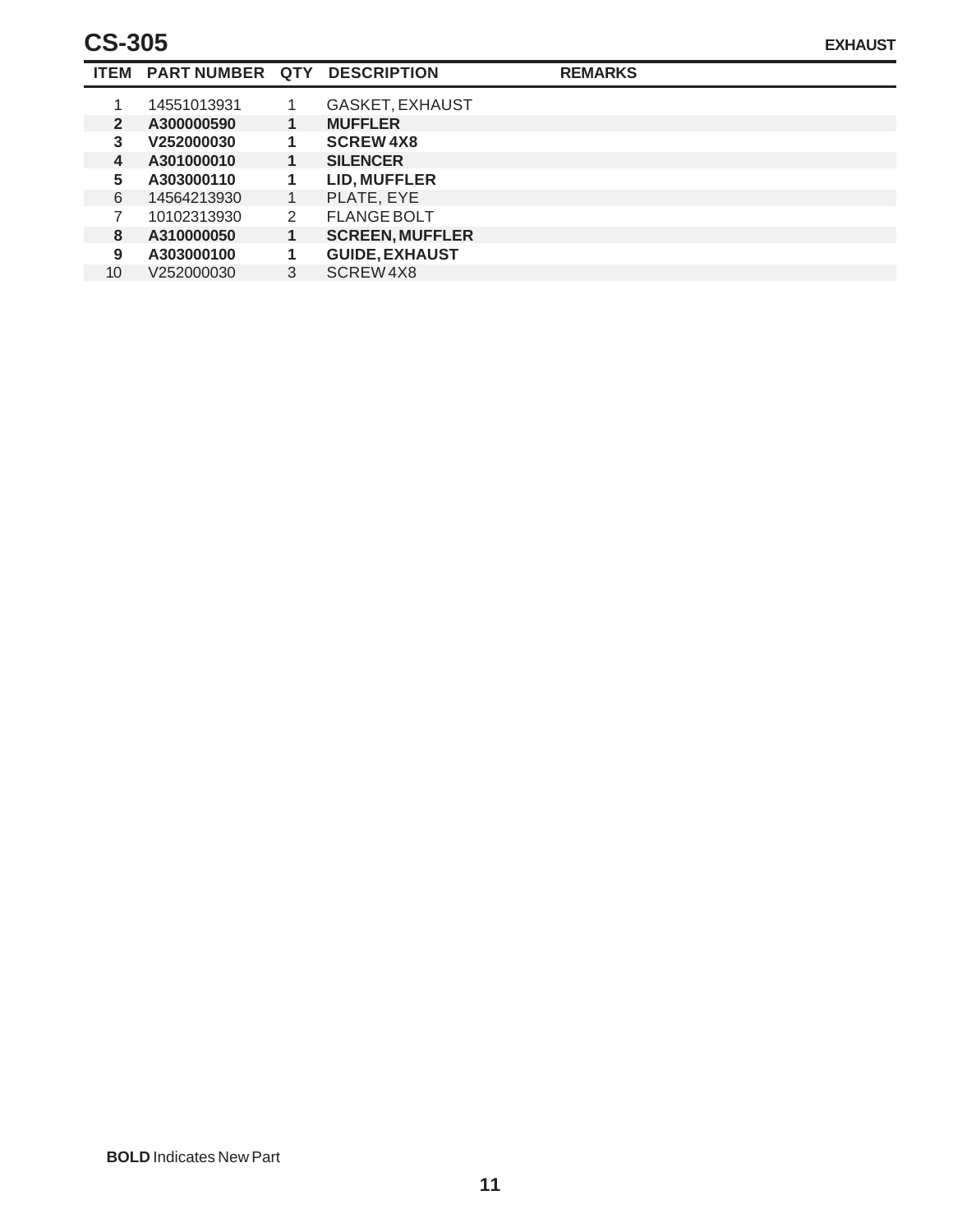



**CS 0018 00 000**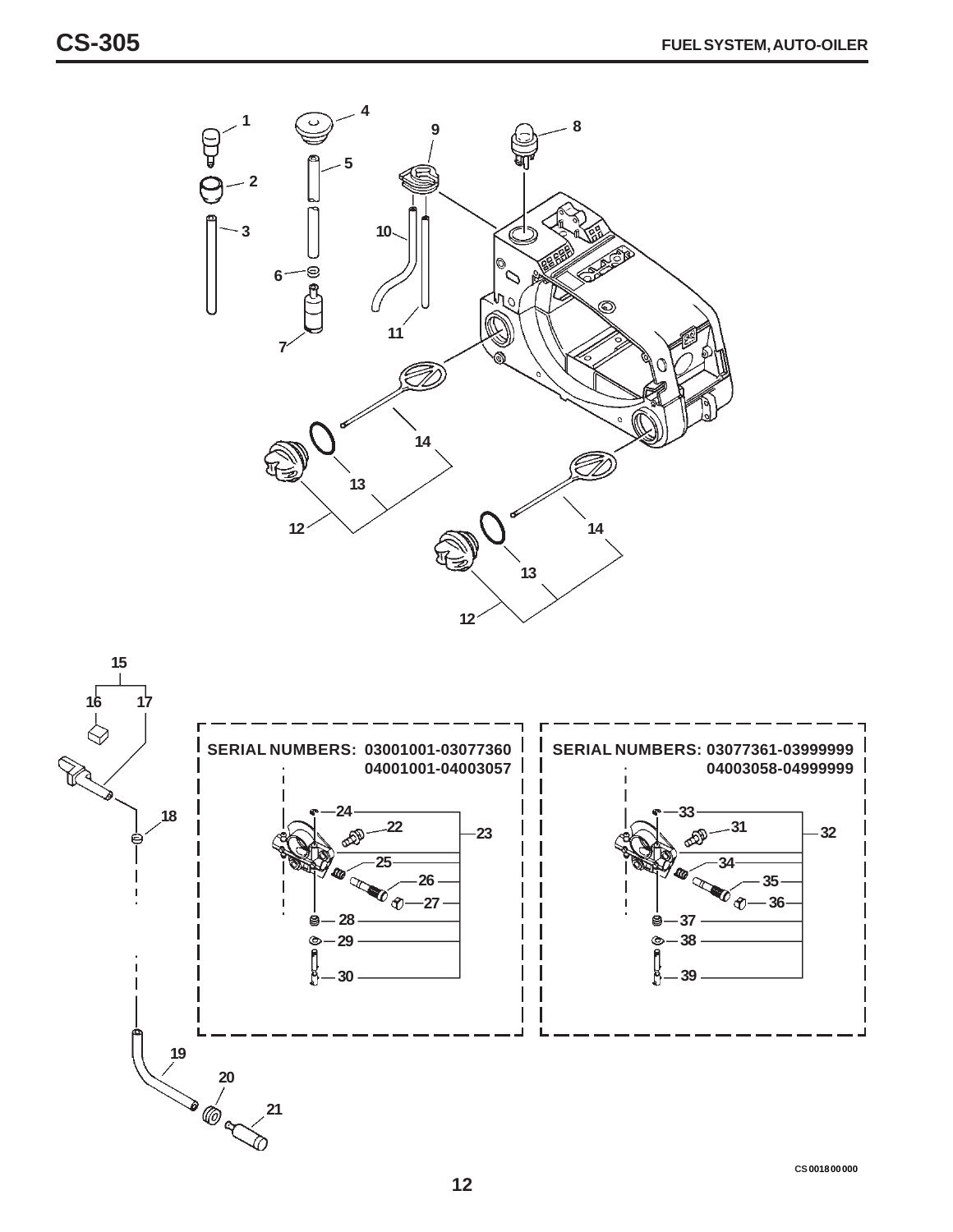|                | ITEM PARTNUMBER QTY |                | <b>DESCRIPTION</b>     | <b>REMARKS</b>             |
|----------------|---------------------|----------------|------------------------|----------------------------|
| 1              | A356000030          | 1              | VALVE, CHECK           |                            |
| $\overline{2}$ | 13132839130         | 1              | COVER, VENT            |                            |
| 3              | 13201004920         | 1              | PIPE, VENT - 3X5X150mm | BULK OPTION: 90014         |
| $\overline{4}$ | 13211539130         | $\mathbf{1}$   | <b>GROMMET, FUEL</b>   |                            |
| 5              | 13201239130         | 1              | PIPE, FUEL-3X6X160mm   | BULK OPTION: 90015         |
| 6              | 13201326630         | 1              | <b>CLIP</b>            |                            |
| $\overline{7}$ | 13120507320         | 1              | FILTER, FUEL           |                            |
| 8              | 12318139130         | $\mathbf{1}$   | PUMP, PURGE            |                            |
| 9              | 13275839130         | 1              | <b>BRACKET, PUMP</b>   |                            |
| 10             | 13271639130         | $\mathbf{1}$   | PIPE, RETURN-2X4X42mm  | BULK OPTION: 90018         |
| 11             | 13131239130         | 1              | PIPE, PURGE - 3X5X70mm | BULK OPTION: 90014         |
| 12             | 43600139231         | $\overline{2}$ | CAP, TANK              | INCLUDES ITEMS 13-14       |
| 13             | 90072100025         | $\overline{2}$ | O-RING <sub>25</sub>   |                            |
| 14             | 13105119830         | $\overline{2}$ | CLIP, FUEL CAP         |                            |
|                |                     |                |                        |                            |
| 15             | 43720139131         | $\mathbf{1}$   | PIPE KIT               | <b>INCLUDES ITEM 16-17</b> |
| 16             | 43724439130         | 1              | PAD, FOAM              |                            |
| 17             | 43721139133         | 1              | PIPE, OIL              |                            |
| 18             | 13201326630         | 1              | <b>CLIP</b>            |                            |
| 19             | V471000110          | $\mathbf{1}$   | PIPE - 3X6X115mm       | BULK OPTION: 90015         |
| 20             | V137000010          | 1.             | <b>GROMMET</b>         |                            |
| 21             | 43620502832         | $\mathbf{1}$   | STRAINER, OIL          |                            |
|                |                     |                |                        |                            |
| 22             | 90023505012         | $\overline{2}$ | SCREW5X12              |                            |
| 23             | 43700239130         | 1              | <b>AUTO-OILER ASY</b>  | INCLUDES ITEM 24-30        |
| 24             | 12312715030         | 1              | <b>CLIP</b>            |                            |
| 25             | 43701938330         | 1              | <b>SPRING</b>          |                            |
| 26             | 43702437330         | $\mathbf{1}$   | <b>PLUNGER</b>         |                            |
| 27             | 43706237330         | 1              | CAP, OIL PUMP          |                            |
| 28             | 43701537330         | $\mathbf{1}$   | <b>SPRING</b>          |                            |
| 29             | 43702937330         | 1              | <b>WASHER</b>          |                            |
| 30             | 43701639130         | $\mathbf{1}$   | NEEDLE, ADJUST         |                            |
|                |                     |                |                        |                            |
| 31             | 90023505012         | $\overline{2}$ | SCREW5X12              |                            |
| 32             | C022000010          | 1              | <b>AUTO-OILER ASY</b>  | INCLUDES ITEM 33-39        |
| 33             | 12532715130         | 1              | <b>CLIP</b>            |                            |
| 34             | P022010660          | 1              | <b>SPRING</b>          |                            |
| 35             | P022010650          | 1              | <b>PLUNGER</b>         |                            |
| 36             | P022010640          | 1              | <b>CAP, OIL PUMP</b>   |                            |
| 37             | P022010670          | 1              | <b>SPRING</b>          |                            |
| 38             | 43702937330         | 1              | <b>WASHER</b>          |                            |
| 39             | P022010680          | 1              | <b>NEEDLE, ADJUST</b>  |                            |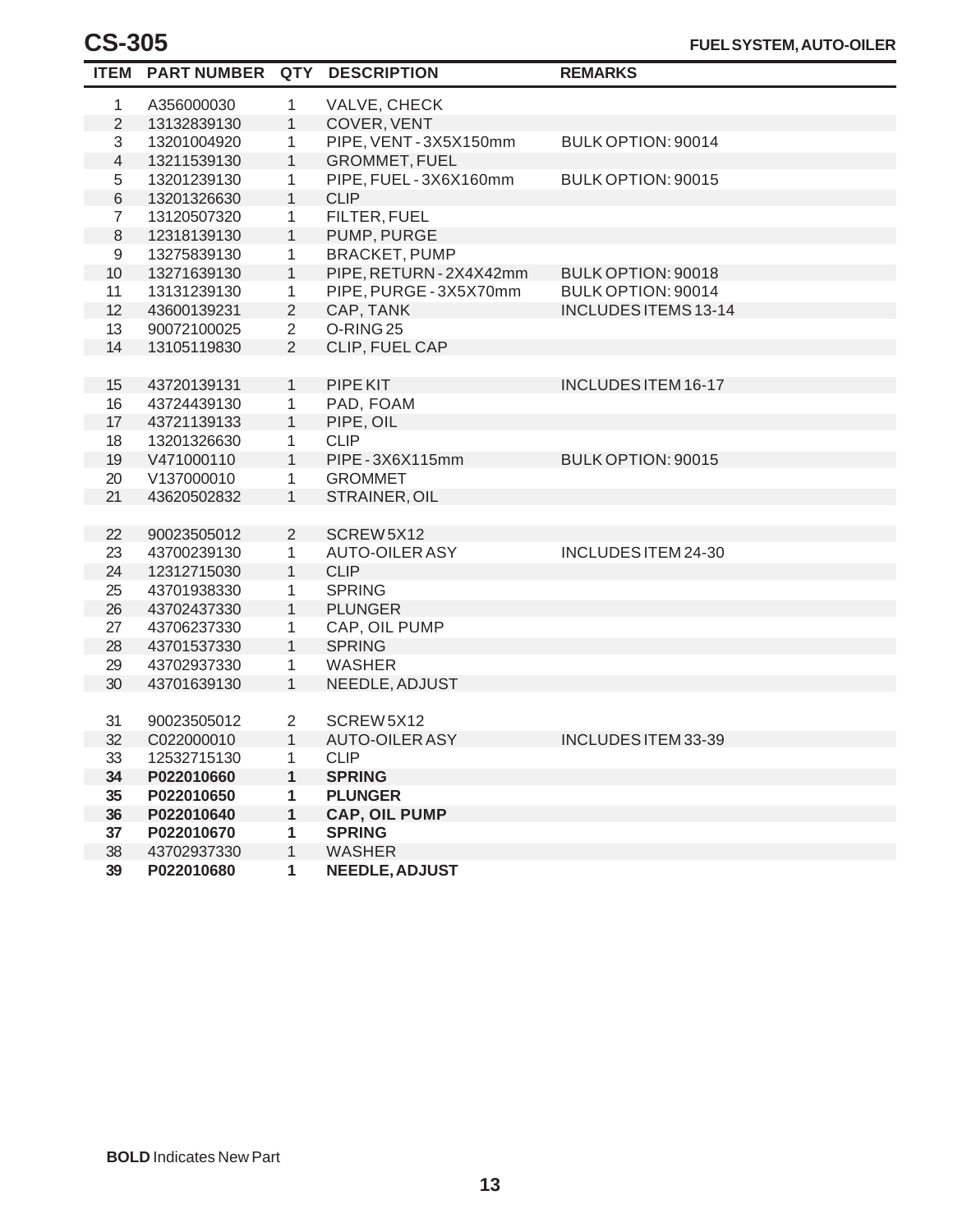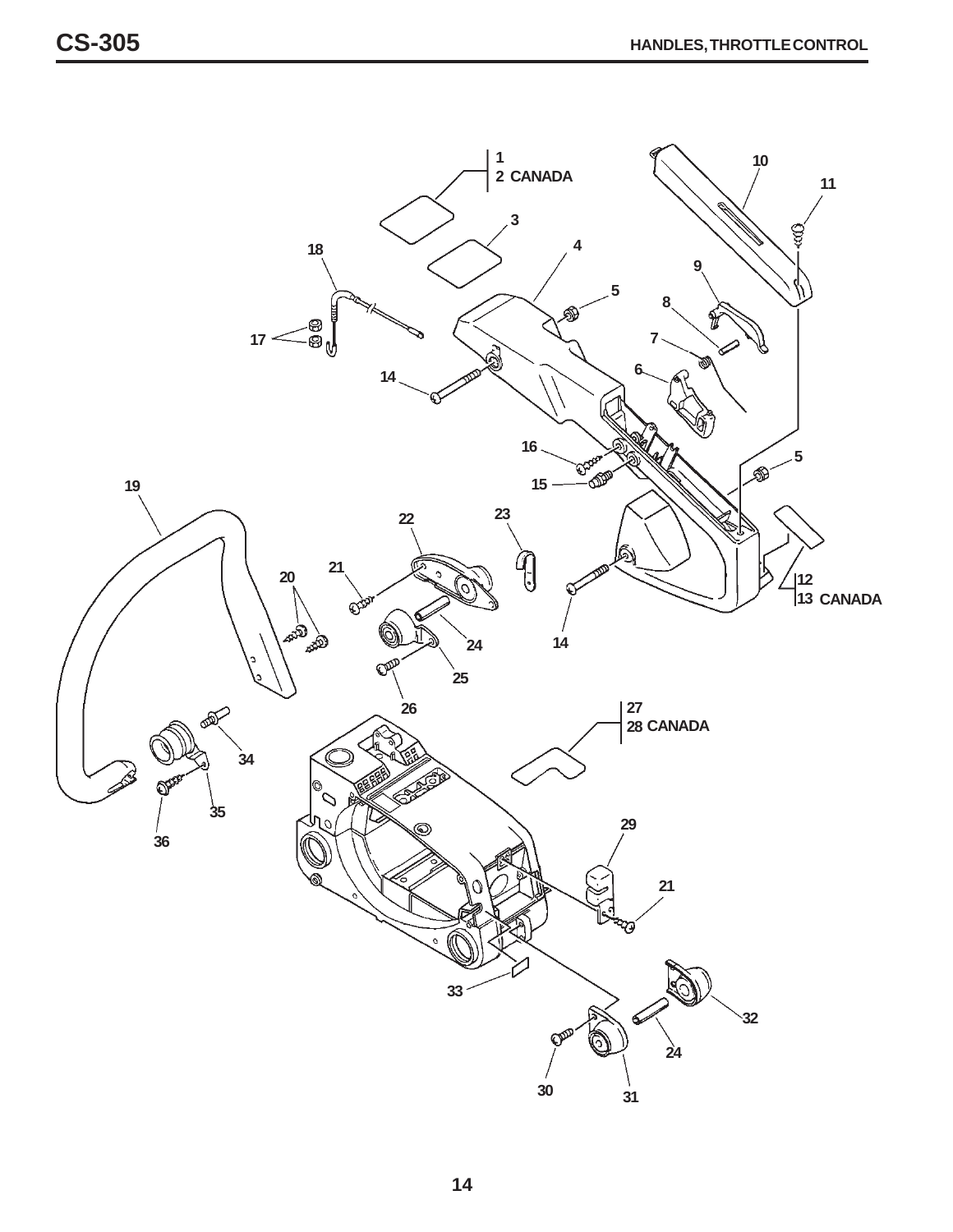| <b>ITEM</b>    | <b>PART NUMBER QTY</b> |                | <b>DESCRIPTION</b>       | <b>REMARKS</b>       |
|----------------|------------------------|----------------|--------------------------|----------------------|
| 1              | 89019130131            | $\mathbf{1}$   | LABEL, KICK BACK         |                      |
| $\overline{2}$ | 89035339530            | $\mathbf{1}$   | LABEL, KICK BACK         | <b>CANADA MODELS</b> |
| 3              | 89017639431            | 1              | LABEL, NOISE             | <b>CANADA MODELS</b> |
| 4              | 35111039431            | $\mathbf{1}$   | HANDLE, REAR             |                      |
| 5              | 90051600005            | 2              | <b>FLANGE NUT5</b>       |                      |
| $\,$ 6 $\,$    | 17801039430            | $\mathbf{1}$   | CONTROL, THROTTLE        |                      |
| $\overline{7}$ | 17809139430            | $\mathbf{1}$   | SPRING, THROTTLE LOCKOUT |                      |
| 8              | 90033040200            | $\mathbf{1}$   | ROLLER, 4X19.8           |                      |
| 9              | 17809039430            | 1              | LOCKOUT, THROTTLE        |                      |
| 10             | 35115539430            | $\mathbf{1}$   | COVER, HANDLE            |                      |
| 11             | 90025604022            | 1              | SCREW4X22                |                      |
| 12             | 89022839131            | $\mathbf{1}$   | LABEL, CAUTION - SPANISH |                      |
| 13             | 89032439630            | $\mathbf{1}$   | LABEL, CAUTION - FRENCH  | <b>CANADA MODELS</b> |
| 14             | 90023805057            | 2              | SCREW 5X57               |                      |
| 15             | 17830237930            | 1              | LATCH, THROTTLE          |                      |
| 16             | 90025304025            | $\mathbf{1}$   | SCREW4X25                |                      |
| 17             | 90050200006            | $\overline{2}$ | NUT <sub>6</sub>         |                      |
| 18             | 17800139430            | $\mathbf{1}$   | CABLE, THROTTLE          |                      |
| 19             | 35161039430            | $\mathbf{1}$   | HANDLE, FRONT            |                      |
| 20             | 90025305020            | $\overline{2}$ | SCREW5X20                |                      |
| 21             | 90023804014            | $\overline{4}$ | SCREW4X14                |                      |
| 22             | 10091039430            | 1              | <b>CUSHION - UPPER</b>   |                      |
| 23             | 15911318430            | 1              | <b>CLIP</b>              |                      |
| 24             | 10092439430            | $\overline{2}$ | COLLAR <sub>, 5</sub>    |                      |
| 25             | 10091739431            | 1              | <b>CUSHION-UPPER</b>     |                      |
| 26             | 90023804010            | 1              | SCREW4X10                |                      |
| 27             | 89011439433            | 1              | LABEL, WARNING           |                      |
| 28             | 89035559532            | $\mathbf{1}$   | LABEL, WARNING           | <b>CANADA MODELS</b> |
| 29             | 10092139430            | $\mathbf{1}$   | <b>CUSHION</b>           |                      |
| 30             | 90025304014            | $\overline{2}$ | SCREW4X14                |                      |
| 31             | 35162139430            | $\mathbf{1}$   | <b>CUSHION - LOWER</b>   |                      |
| 32             | 35162439430            | $\mathbf{1}$   | <b>CUSHION - LOWER</b>   |                      |
| 33             | 89015737330            | 1              | LABEL, SWITCH            |                      |
| 34             | 10091533930            | $\mathbf{1}$   | <b>SCREW</b>             |                      |
| 35             | 10091035630            | 1              | <b>CUSHION</b>           |                      |
| 36             | 90025604016            | $\mathbf{1}$   | SCREW4X16                |                      |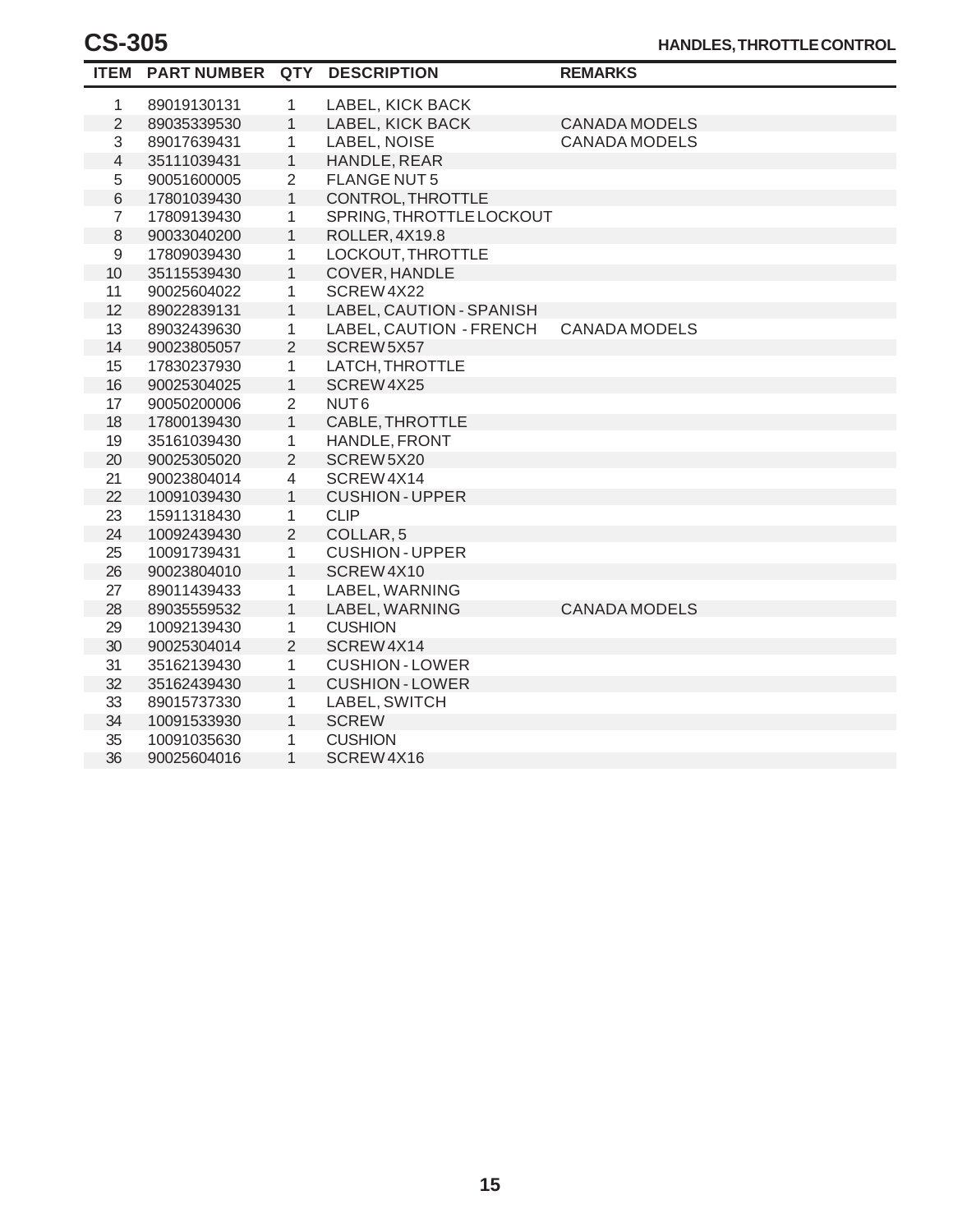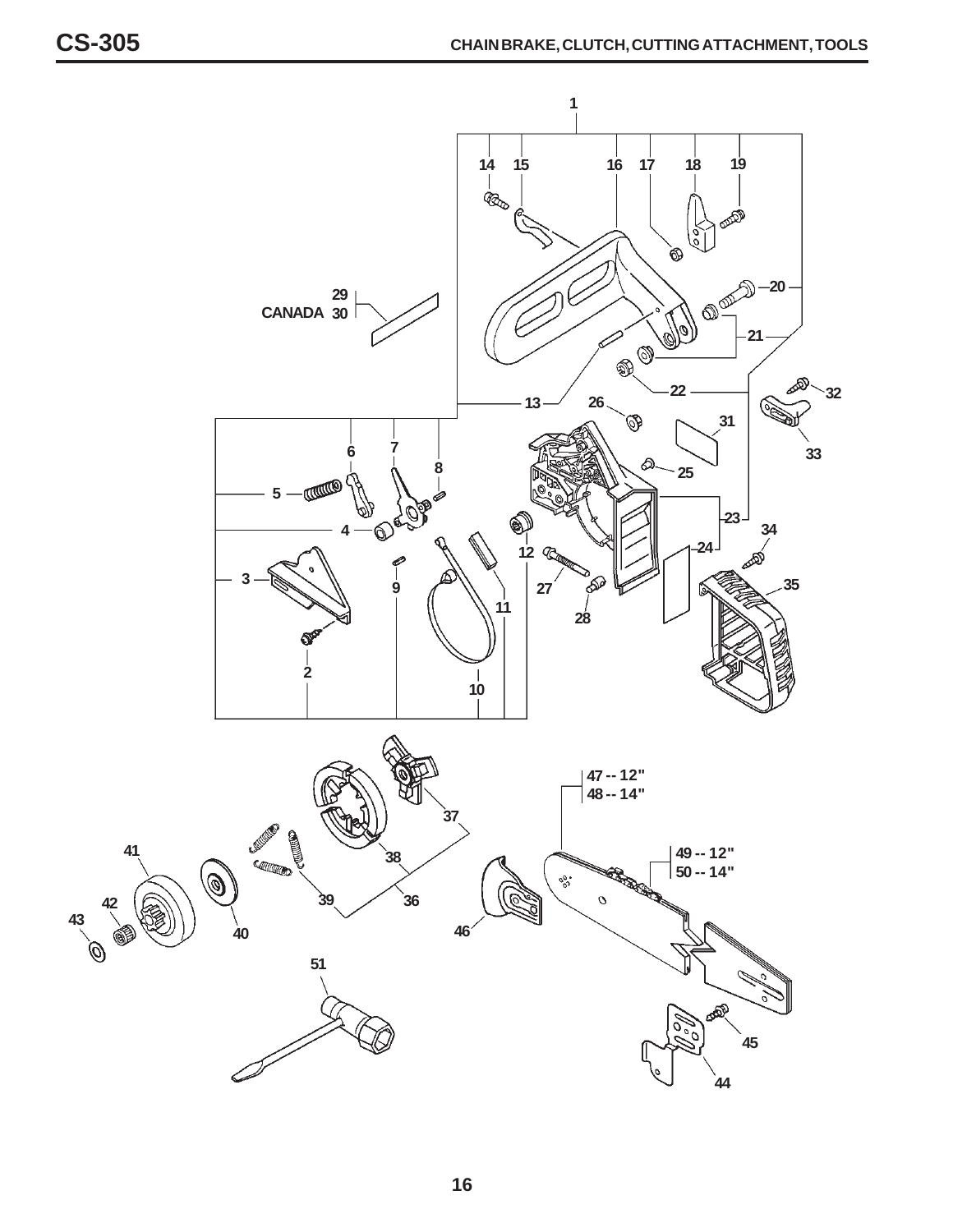#### **CHAIN BRAKE, CLUTCH, CUTTING ATTACHMENT, TOOLS**

| <b>ITEM</b>    | <b>PART NUMBER QTY</b> |                | <b>DESCRIPTION</b>               | <b>REMARKS</b>          |
|----------------|------------------------|----------------|----------------------------------|-------------------------|
| 1              | C032000061             | 1              | <b>CHAIN BRAKE ASY</b>           | INCLUDESITEM 2-24       |
| $\sqrt{2}$     | 90025304012            | 3              | SCREW4X12                        |                         |
| 3              | 43331039530            | 1              | COVER, BRAKE                     |                         |
| $\overline{4}$ | 43311635430            | $\mathbf{1}$   | SPACER <sub>8</sub>              |                         |
| 5              | 43312235430            | 1              | SPRING, BRAKE                    |                         |
| $\,6$          | 43320935430            | $\mathbf{1}$   | STOPPER, BRAKE                   |                         |
| $\overline{7}$ | 43320835431            | 1              | <b>CONNECTOR, BRAKE</b>          |                         |
| $\,8\,$        | 90033040088            | $\mathbf{1}$   | ROLLER4X8.8                      |                         |
| 9              | 90034225012            | 1              | SPRING PIN 2.5X12                |                         |
| 10             | 43312339530            | $\mathbf{1}$   | <b>BAND, BRAKE</b>               |                         |
| 11             | 43331232630            | 1              | COVER, SEAL                      |                         |
| 12             | 43314235430            | $\mathbf{1}$   | ADJUSTER, BRAKE                  |                         |
| 13             | 90033040238            | 1              | ROLLER, 4X23.8                   |                         |
| 14             | 90025304010            | $\mathbf{1}$   | SCREW4X10                        |                         |
| 15             | 43311439130            | 1              | <b>SPRING</b>                    |                         |
| 16             | 43314739430            | $\mathbf{1}$   | LEVER, BRAKE                     |                         |
| 17             | 90050000004            | $\overline{2}$ | NUT <sub>4</sub>                 |                         |
| 18             | 43317139130            | $\mathbf{1}$   | <b>WEIGHT, BRAKE</b>             |                         |
| 19             | 90023804022            | $\overline{2}$ | SCREW 4X22                       |                         |
| 20             | 9131805032             | $\mathbf{1}$   | SCREW5X32                        |                         |
| 21             | 43316739130            | $\overline{2}$ | <b>SPACER</b>                    |                         |
| 22             | 90056000005            | $\mathbf{1}$   | <b>LOCKNUT</b>                   |                         |
| 23             | C300000041             | 1              | <b>GUARD, SPROCKET</b>           | <b>INCLUDES ITEM 24</b> |
| 24             | V341000000             | 1              | DEFLECTOR, HEAT                  |                         |
| 25             | V162000020             | 1              | <b>PLUG</b>                      |                         |
| 26             | 43301903933            | 2              | <b>FLANGE NUT6</b>               |                         |
| 27             | 43301639131            | 1              | BOLT <sub>5</sub>                |                         |
| 28             | 43301403931            | $\mathbf{1}$   | TENSIONER, CHAIN                 |                         |
| 29             | X524001180             | 1              | LABEL, BAR & CHAIN               |                         |
| 30             | X524000810             | $\mathbf{1}$   | LABEL, BAR & CHAIN               | <b>CANADA MODELS</b>    |
| 31             | X503005250             | 1              | LABEL, MODEL                     |                         |
| 32             | 90025305020            | $\mathbf{1}$   | SCREW 5X20                       |                         |
| 33             | 43302635430            | 1              | CATCHER, CHAIN                   |                         |
| 34             | 90025305020            | $\overline{2}$ | SCREW 5X20                       |                         |
| 35             | A320000032             | 1              | COVER, MUFFLER                   |                         |
|                |                        |                |                                  |                         |
| 36             | A056000070             | 1              | <b>CLUTCH ASY</b>                | INCLUDES ITEM 36-38     |
| 37             | A552000020             | $\mathbf{1}$   | HUB, CLUTCH                      |                         |
| 38             | P021005810             | 1              | <b>CLUTCH SHOE SET</b>           |                         |
| 39             | V451000470             | 3              | SPRING, CLUTCH                   |                         |
| 40             | A551000010             | $\mathbf{1}$   | PLATE, CLUTCH                    |                         |
| 41             | 17500539132            | $\mathbf{1}$   | DRUM, CLUTCH                     |                         |
| 42             | 17501235630            | $\mathbf{1}$   | <b>BEARING, NEEDLE</b>           |                         |
| 43             | 17501439130            | $\mathbf{1}$   | WASHER, CLUTCH                   |                         |
|                |                        |                |                                  |                         |
| 44             | 43301239131            | 1              | PLATE, GUIDE                     |                         |
| 45             | 90025304010            | $\mathbf{1}$   | SCREW4X10                        |                         |
| 46             | 2894901                | 1              | KICK GUARD KIT                   |                         |
| 47             | 124374501              | $\mathbf{1}$   | <b>GUIDE BAR - 12" -- NARROW</b> |                         |
| 48             | 144375201              | 1              | <b>GUIDE BAR - 14" -- NARROW</b> |                         |
| 49             | 1907045                | $\mathbf{1}$   | CHAIN - 12" (90SG-45) -- NARROW  |                         |
| 50             | 1907052                | $\mathbf{1}$   | CHAIN - 14" (90SG-52) -- NARROW  |                         |
|                |                        |                |                                  |                         |
| 51             | 89541039130            | $\mathbf{1}$   | WRENCH, W/SCREWDRIVER            |                         |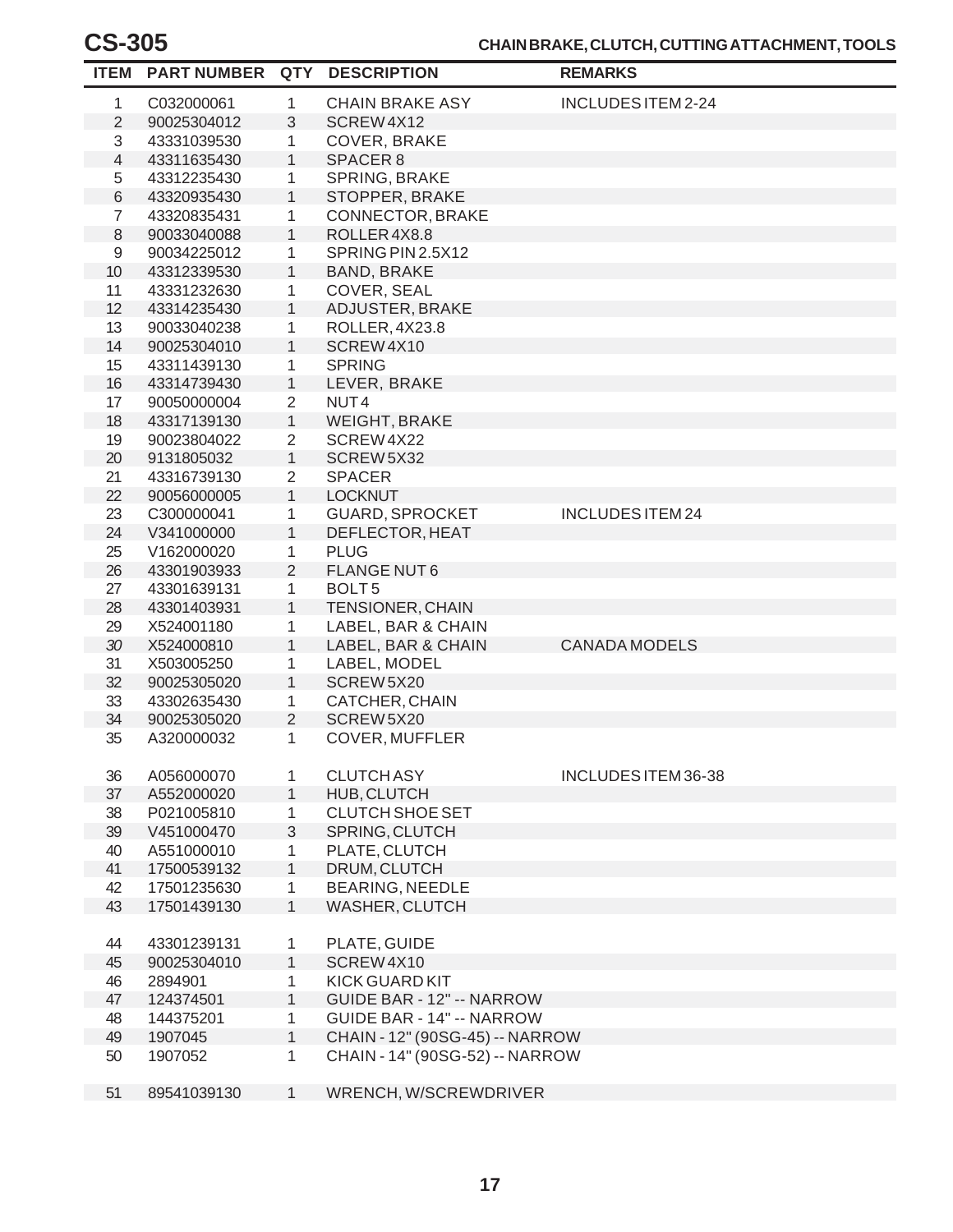